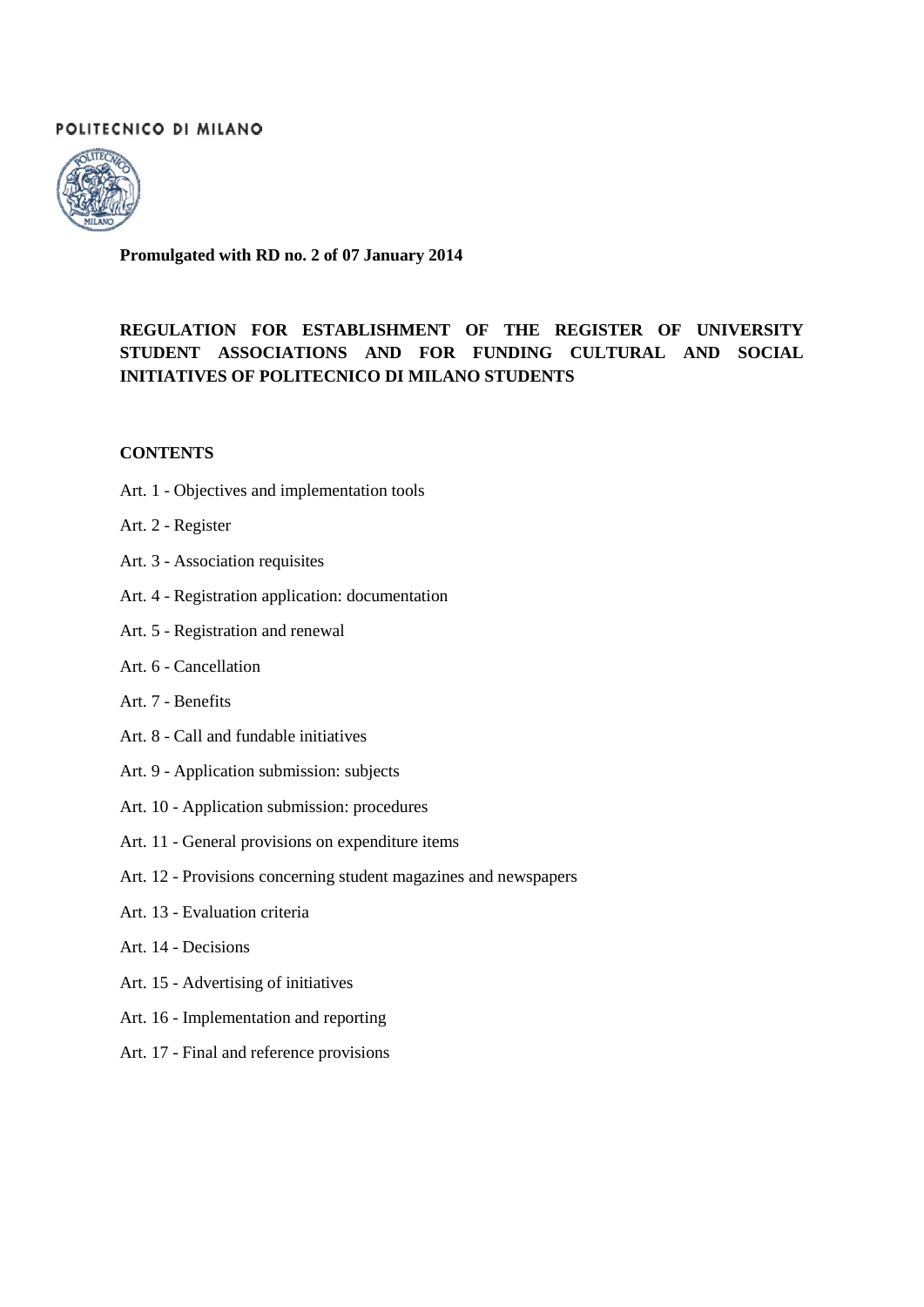#### **Art. 1 - Objectives and implementation tools**

- 1. The Politecnico di Milano guarantees, promotes and encourages student associations and implementation of cultural, social, recreational and sports activities self-managed by students of the University.
- 2. To this end, this regulation establishes the procedures for registration in the Register Student Associations of the Politecnico di Milano and for managing contributions for cultural, social, recreational and sports initiatives and activities self-managed by student Associations or Groups.

#### **Art. 2 – Register**

- 1. The Register of Student Associations of the Politecnico di Milano (hereinafter the 'Register') is established, in which all Associations obtaining accreditation, in accordance with the procedures provided for in this regulation, will be registered.
- 2. In the Register managed electronically the date of the deed of constitution and of the director's accreditation decree, the name, the duration if limited, the tax code and, if available, the VAT No. and the surname and name of those entrusted with representation must be indicated.
- 3. The list of Associations registered and of their representatives will also be published on the University website.
- 4. The Service responsible for conservation and updating of the Register is the General Student Services Service (hereinafter 'competent Service').
- 5. Any amendment to the deed of constitution, the statute, those with representation, the dissolution provisions, as well as, in the event of liquidation, the surname and the name of the liquidators must be promptly communicated to the competent Service by transmitting a copy of the corresponding resolution.
- 6. All amendments will be made public by updating the Register pursuant to this article.
- 7. Registration of the Association in the Register has merely descriptive purposes and does not constitute an indicator of the correctness of its operation in relation to the association's purposes and to other statutory and fiscal regulations in force.

#### **Art. 3 – Association requisites**

- 1. University student associations duly constituted with registered private deed or public deed and composed solely of student members may apply for registration in the Register.
- 2. For the purposes of this regulation, by 'student member' is meant students duly enrolled in a Bachelor or Master of Science programme of the Politecnico di Milano not beyond the first year following the legal duration of the programme, as well as students enrolled in a PhD programme at the University.
- 3. At the time of submission of the application, the Association must have at least 50 student members who are not members of other student Associations already registered in the Register. The minimum number of student members is redefined as 30 students for Regional Campuses.
- 4. For the purposes of counting the number of student members, students who are already members of an Association already registered in the Register must opt for one or the other. Should this lead to loss of the requisite pursuant to the preceding paragraph for one of the two Associations, the latter is required to comply within 10 days, under penalty of exclusion from the Register or rejection of the accreditation application.
- 5. Student Lists with representatives in the Central Bodies of the University are also listed in the Register. For these Lists the documentation indicated below is not required, only the formal appointment of a person legally responsible, and his/her deputy, vis-a-vis the University and third parties.
- 6. It is the responsibility of the competent Service to contact the person responsible for the List in order to activate the corresponding procedure, within one month of the decree appointing those elected.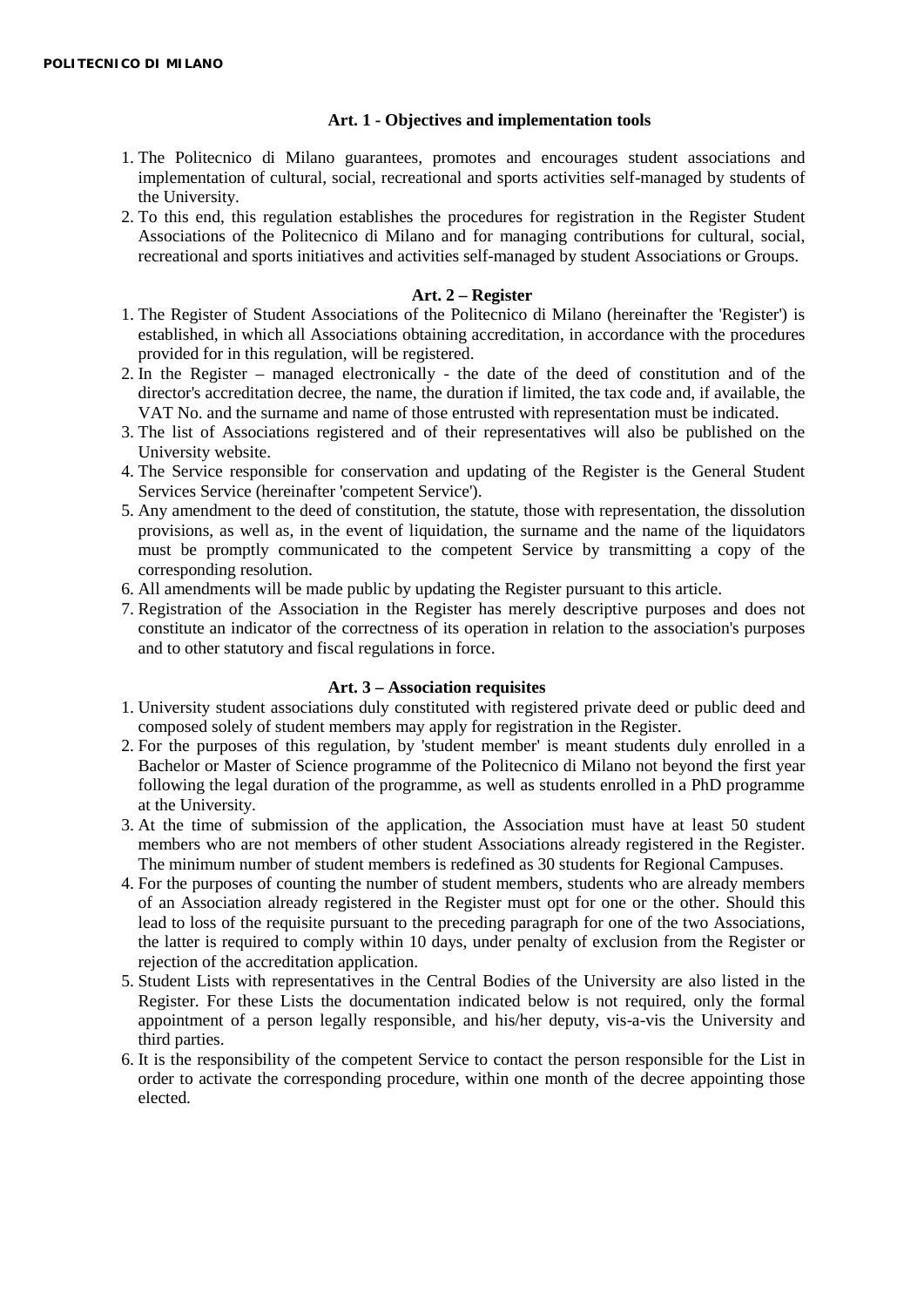## **Art. 4 – Registration application: documentation**

- 1. The application for registration in the Register, compiled in accordance with the attached form (Attachment 1), must be accompanied by the following documents:
	- a) copy of the association resolution authorising registration;
	- b) certified copy of the deed of constitution and of the statute;
	- c) copy of the certificate of attribution of the tax code and, if available, the VAT No.;
	- d) minutes of appointment of the President and other association officers;
	- f) the list, complete with original signatures, of Student Members indicating name, surname, ID number - dated and signed on each page by the legal representative of the association.
- 2. A list and the corresponding explanatory report of cultural and social activities implemented for the benefit of University students in the past six months must also be submitted by the applicant Association.
- 3. The Statute must explicitly contain all information relating to:
	- the name of the Association;
	- the registered and operational office (if different).
	- the subject and aims of the Association. The purposes must include the promotion of cultural and social activities for the benefit of students of the Politecnico di Milano. These activities must be not for profit nor contrary to or in competition with the institutional activities of the University.
- 4. The Statute, moreover, must expressly state:
	- that it is a student Association;
	- the limitation of membership by students enrolled in Bachelor or Master of Science programmes or PhD programmes of the Politecnico di Milano
	- the attribution of legal representation of the Association to its President;
	- the duration and gratuitous nature of association offices. Given the particular nature of student Associations, all association offices must be occupied by student members;
	- an internal organisational structure inspired by the principles of democracy, equality and freedom of participation;
	- the absence of profit objectives and the prohibition to divide the proceeds of activities among the members, even in indirect forms;
	- the obligation to reinvest any operating surplus for implementation of institutional activities provided for in the statute;
	- the obligation to prepare financial statements of activities carried out;
	- the procedures for dissolution of the Association.

### **Art. 5 – Registration and renewal**

- 1. Applications for registration in the Register complete with the documentation pursuant to the preceding article - must be submitted to the 'competent Service' by the legal representative of the University Student Association.
- 2. The competent Service will ascertain the validity of the application and of the documentation submitted and possession of the requisites within 30 working days of receipt of the same.
- 3. If there are no grounds for rejection, registration is formalised with a director's decree.
- 4. The competent Service will notify the applicant Association.
- 5. Registration is valid for two years from the formalisation decree.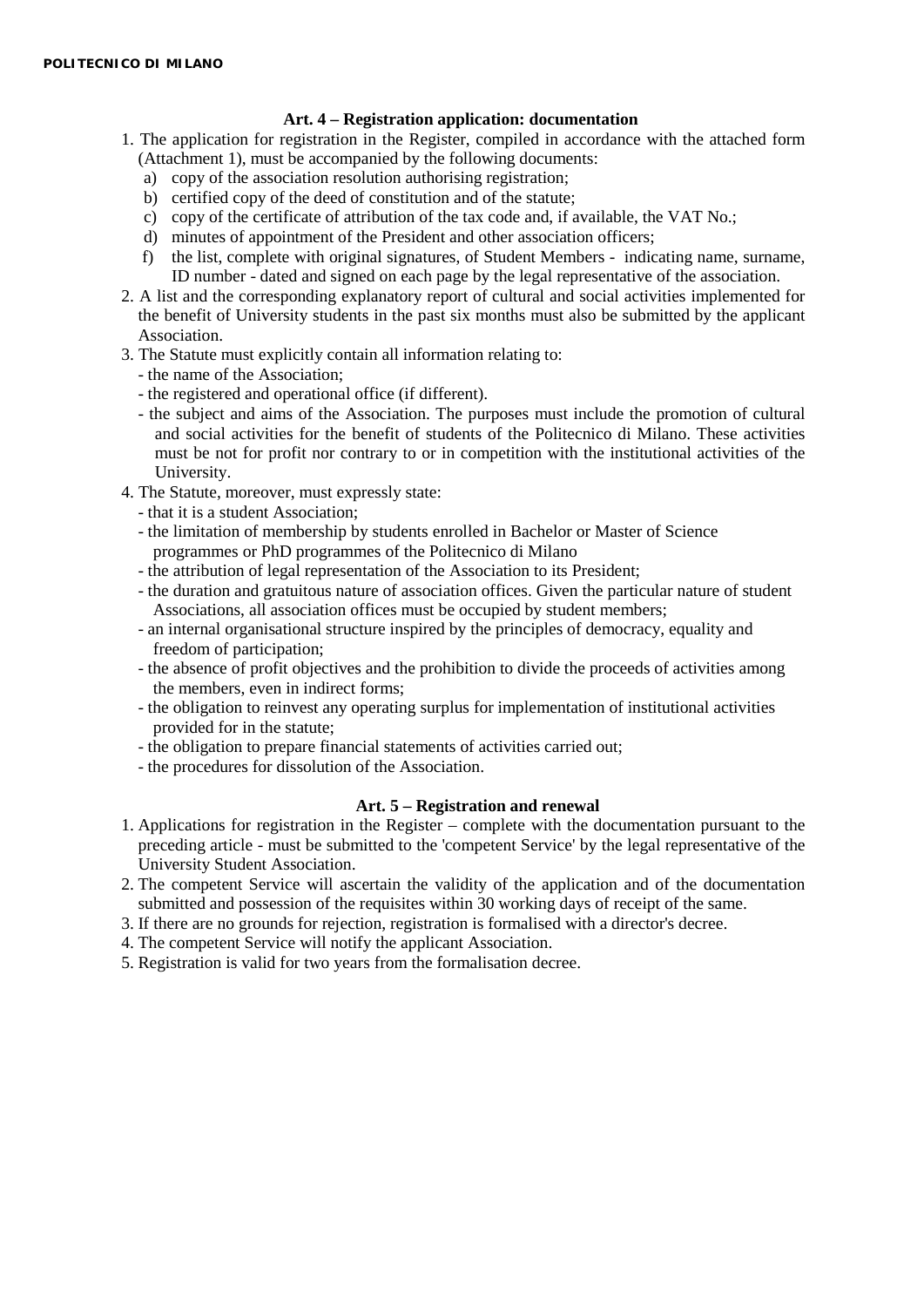- 6. To avoid automatic cancellation, the Association must submit a renewal request, drawn up in accordance with the attached form (Attachment 2) within 30 days of expiry.
- 7. The request must be accompanied by:
	- a report on the activities carried out in the past two years;
	- the list, updated, pursuant to point f) of art.4;
	- the updated list of association offices;
	- any resolutions amending the deed of constitution and the statute not yet communicated.
- 8. A valid request ensures continuity of Registration.
- 9. For Student Lists, registration continues until new elections.

#### **Art. 6 - Cancellation**

- 1. Cancellation from the register takes place in the following cases:
	- a) formal renunciation submitted by the Legal Representative of the Association;
	- b)failure to request renewal of registration at the end of the two-year period;
	- c) failure to comply with the institutional aims of the Association;
	- d) acts and behaviour damaging the image and/or interests of the University, of the Student or Academic Community or the image, interests and dignity of third parties;
	- e) loss of the requisites provided for in this Regulation;
	- f) irregularities in the management of resources provided by the University, in particular, contributions received and allocated space;
	- g) other serious reasons.
- 2. In the cases provided for under points a) and b) cancellation is automatically executed by the competent Service. The Association may obtain a new registration, in accordance with the procedures provided for and regulated by this regulation, by submitting, from scratch, all the required documentation.
- 3. In all other cases, cancellation is deliberated at the proposal of the competent bodies and the Association may to re-apply for registration in the Register only after at least two years have elapsed from the date of the cancellation resolution.
- 4. As a result of cancellation, any residual resources made available by the University must be returned and any space allocated must be immediately vacated.
- 5. Also for the purposes of adoption of the cancellation measure, the 'competent Service' may request, at any time, the Legal Representatives of Associations registered in the Register for information, statements and reports on activities carried out, as well as declarations and documentation in order to ascertain compliance with their institutional aims, correctness of their management and maintenance of the requisites required by this Regulation.
- 6. It may also carry out spot-checks on the list of members filed.

## **Art. 7 - Benefits**

- 1. Accredited associations can enjoy the following benefits:
	- possibility of inserting in the student newsletter all cultural, social,
		- recreational and sports initiatives organised, even if not funded by the University;
	- right of first refusal for allocation of contributions for cultural and social activities;
	- description on the University web portal;
	- depending on availability, space for conducting association activities;
	- promotion of the Association and its activities during institutional events the University, as agreed with the event organisers.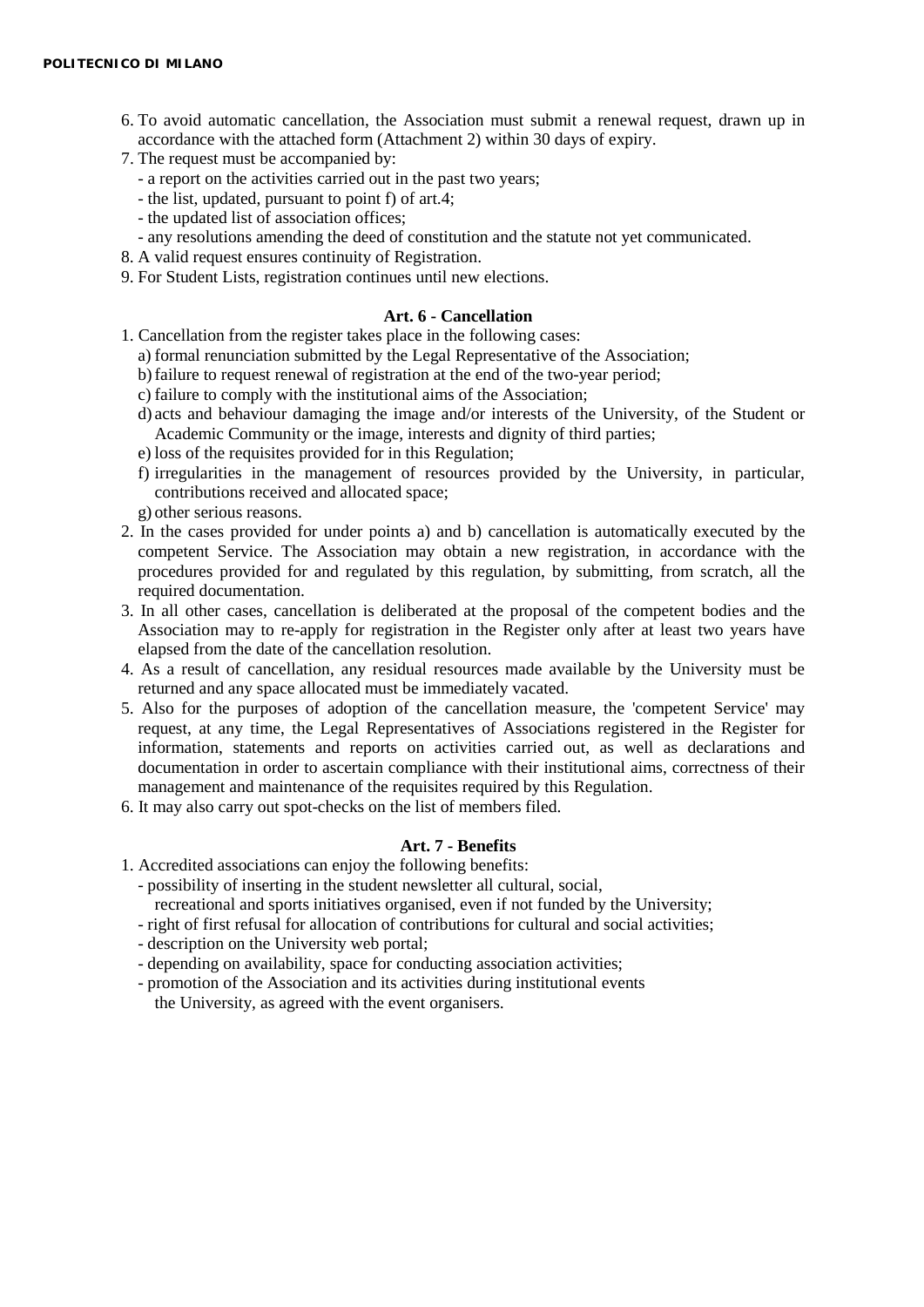### **Art. 8 - Call and fundable initiatives**

- 1. In October of each year with director's decree the call for attribution of contributions for cultural, social and sports initiatives self-managed by students to be implemented in the next calendar year is issued.
- 2. The call will set out the deadlines and procedures for submission of projects, as well as the deadline within which, in the month of May of the calendar year in question, new projects can be submitted and/or those already submitted modified, for the parts not yet implemented.
- 3. The projects for which it is possible to submit an application are those relating to:
	- 1. cultural activities;
	- 2. sports activities;

3. trips and guided tours (city on city) whose conception, organisation and management is exclusively or predominantly to applicant students.

### **Art. 9 - Application submission: subjects**

- 1. Applications may be submitted by:
	- a) Associations and Student Lists registered in the Register pursuant to art. 2;
	- b) Student groups established for the implementation of a specific initiative, composed of at least 50 students enrolled at the Politecnico and not present in any other association or group. For Regional Campuses this number is reduced to 20.
- 2. The groups pursuant to point b) must attach to the funding application the corresponding 'support list' containing the signatures of 50 students -20 for Regional Campuses - who support the initiative.
- 3. If they intend to submit requests for several types of projects they must submit for each individual request a specific and separate list.
- 4. Associations and Lists pursuant to point a) need not attach the support list only if they submit the request with the same name with which they are registered in the Register.
- 5. All funding applications must be signed by the representative of the applicant Association or Student Group, who will be accountable to the University and third parties for everything concerning the correct development and implementation of the proposed initiative.
- 6. The person responsible must also designate an deputy who will replace him/her in the event of an impediment, with the same responsibilities.
- 7. The application may indicate a person delegated for the organisation and implementation of individual activities, having the same responsibilities as the representative, as indicated in the previous paragraph. It is the responsibility of the representative to inform the competent Service who is actually responsible for management and organisation of the activity.

#### **Art. 10 - Application submission: procedures**

- 1. Funding applications must be submitted using exclusively the specific forms attached to the call.
- 2. If the application refers to several initiatives, these must be listed in order of priority for each of the categories pursuant to art. 8 "Call and fundable initiatives".
- 3. All initiatives must be accompanied by:

- a detailed description highlighting the cultural validity and indicating the period of implementation, the number of students who might benefit, as well as the forms of advertising intended to be adopted;

- a detailed expenditure plan and corresponding budgets, according to the indications specified in the call; - any additional documentation indicated in the call.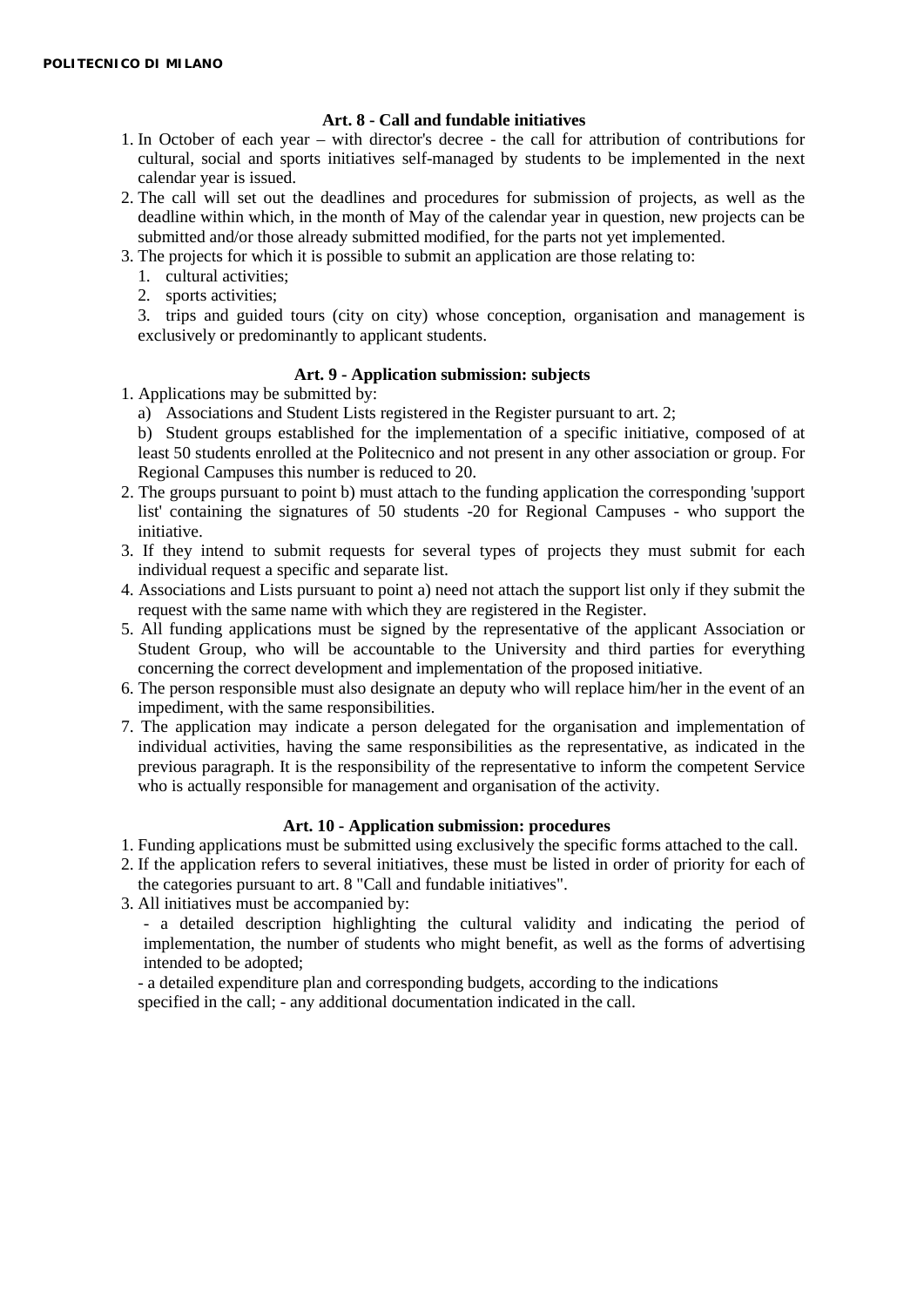### **Art. 11 - General provisions on expenditure items**

- 1. Initiatives concerning cultural activities must take place within the University facilities. Different solutions must be justified and will be authorised only if the University does not have the necessary space.
- 2. Contributions cannot be requested for:
	- registration fees total or partial for courses delivered by third parties;
	- fees;

- attendance fees for Professors, technical and administrative personnel or students of the Politecnico;

- refreshments, buffets, purchase of foodstuffs and similar expenditure items;
- graphic design of advertising materials.
- 3. Further exclusions may be specified in the Call.
- 4. The Call will also establish an expenditure ceiling for:
	- printing of posters, flyers and student newspapers;
	- speaker attendance fees;
	- speaker travel expenses reimbursement;
	- transport and entrance fees to museums and exhibitions.
- 5. The call must also indicate the maximum number of trips allowed for each student with reference to the individual study cycle.

#### **Art. 12 - Provisions concerning student magazines and newspapers**

- 1. Student magazines and newspapers must be of a cultural nature and must indicate on the publication the place and year of publication, the name and address of the printer and, if applicable, also those of the publisher.
- 2. If funded, they cannot have a party political content and cannot be distributed as a propaganda vehicle for the election of student representatives during the election campaign period.

#### **Art. 13 - Evaluation criteria**

- 1. On the basis of applications received and available resources, the Student Standing Committee decides regarding initiatives to be admitted to funding and determines the amount to be allocated. Projects will be evaluated on an individual basis and compared to each other.
- 2. Requests received from Associations and Student Lists registered in the Register pursuant to art. 2 will be considered first. The evaluation will take into account:
	- the cultural quality of the proposal;

- the organisational effort of the proposing entity, as well as the actual of self-managed nature of the activity;

- the number of Politecnico students that the proposal is capable of involving, also with reference to away from home, foreign and disabled students;

- the coherence of the project with the proposed expenditure plan for its implementation;
- the effective implementation, publication and quality of activities implemented by the Lists, Associations and Groups having received funding in previous years.
- 3. In addition to these criteria, others may be established in preparation of the Call.

### **Art. 14 - Decisions**

1. The decisions adopted by the Student Standing Committee concerning attribution of contributions will be made known to interested parties via a written notice from the competent Service. The list of funded initiatives will also be published on the University website.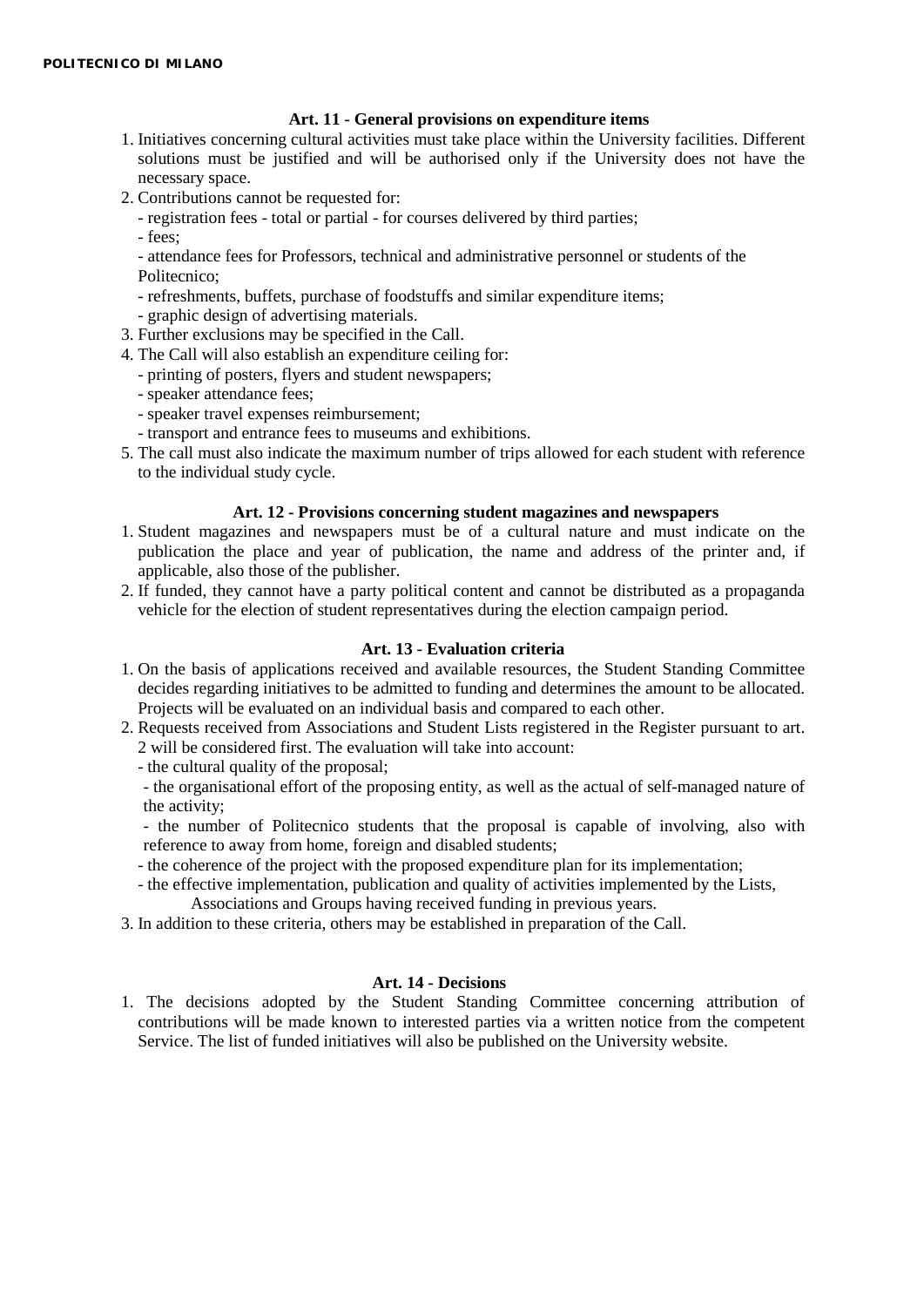- 2. Subject to authorisation, to be requested from the competent Service, it is possible to make changes or modifications to the funded initiative, provided that these do not compromise or distort the structure, aims and objectives of the project evaluated.
- 3. Funded initiatives cannot however be replaced by others, nor may contributions be used for a project other than that for which they were granted.
- 4. Any increases in costs and/or rates for whatever reason will not result in any change in the contribution granted.
- 5. For trips, the contribution granted will be reduced in proportion to any decrease in the number of participants and/or duration in relation to the programme submitted and approved.

#### **Art. 15 - Advertising of initiatives**

- 1. Funded initiatives must be adequately advertised. To this end, under penalty of revocation of funding:
	- printed material (publications, posters, flyers, etc.) even if not included in the expenditure plan, must include the following wording: "the initiative is implemented with the contribution of the Politecnico di Milano";
	- identical wording must be present on web pages and social networks in which the initiative is advertised;
	- it is forbidden to use the logo of the Politecnico without specific prior authorisation in this regard;
	- initiatives must be inserted in good time in the University newsletter dedicated to students;
	- the phone number and e-mail address of the person responsible or of the organiser must be indicated.
- 2. The competent Service may carry out checks on the actual availability of the person responsible or of the organiser.
- 3. A copy of any promotional material produced must be submitted to said Service prior to the start of the initiative.

#### **Art. 16 - Implementation and reporting**

- 1. It is forbidden to make participation in the initiative subject to application for membership of the Association, List or Group.
- 2. Participating students may be asked for a contribution only if envisaged in the project submitted.
- 3. In initiatives which, by their nature, envisage a limitation on the number of participants such as, for example, courses and trips - only students from the Politecnico di Milano, including Erasmus students, those enrolled in individual courses and PhD programmes may participate.
- 4. During the election campaign for the election of student representatives any form of electioneering by means of activities funded by the University is prohibited.
- 5. All funded initiatives must be implemented and completed within the date indicated in the project, unless extended following a request to the competent Service. The extension may be granted once only.
- 6. The final deadline for implementation of initiatives is the 20 December of the calendar year to which they refer.
- 7. In the case in which, with the contribution granted, non-consumer goods are purchased, these, once the activity has been concluded, must be delivered to the competent Service which may make them available to other initiatives.
- 8. Amounts not spent by such date are revoked and increase the availability of the specific account of the budget of the following financial year.